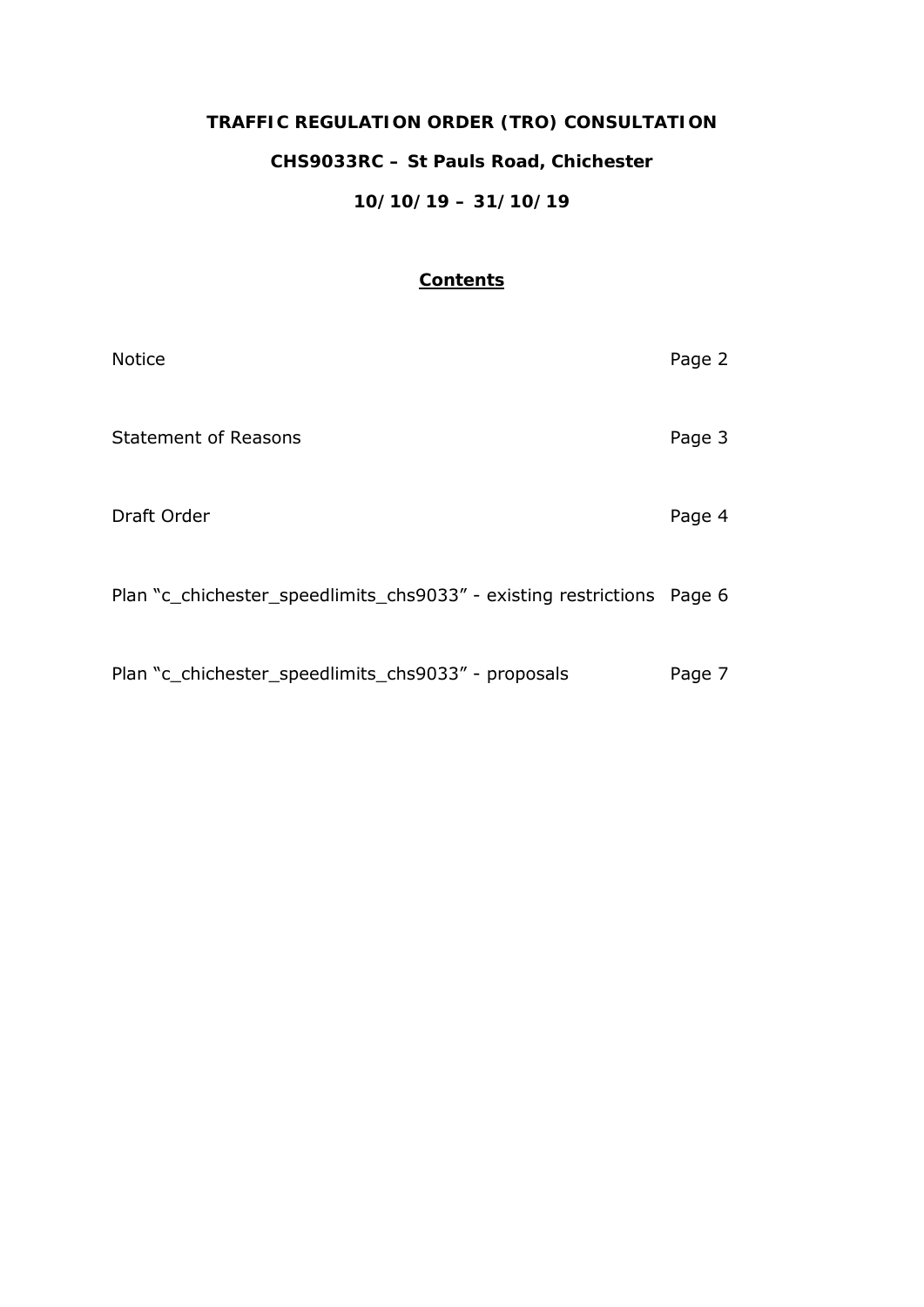#### **WEST SUSSEX COUNTY COUNCIL (FUNTINGTON & LAVANT: B2178 FUNTINGTON ROAD/OLD BROYLE ROAD/ST PAULS ROAD) (40 MPH SPEED LIMIT) ORDER 2019**

**NOTICE** is hereby given that West Sussex County Council proposes to introduce a permanent Order under the provisions of the Road Traffic Regulation Act 1984, the effect of which will be to revoke a section of the 40mph speed limit on St Pauls Road and make it a restricted road and subject to a 30mph speed limit by the introduction of a system of street lighting.

Full details of the proposals in this Notice can be viewed on our website [www.westsussex.gov.uk/tro.](http://www.westsussex.gov.uk/tro) The website includes a response form for comments or objections.

The documents may be inspected at West Sussex County Council, County Hall, Chichester, and at the Chichester Public Library, Tower Street Chichester during normal library opening hours.

Any objections or comments about the proposal must be received by 31 October 2019 These may be sent via the response form on the website, in writing to: TRO Team, West Sussex County Council, The Grange, Tower Street, Chichester, PO19 1RH; or by e-mail to: [tro.team@westsussex.gov.uk.](mailto:tro.team@westsussex.gov.uk) Library staff will NOT be in a position to answer questions on the proposal and all correspondence should be addressed to the undersigned, quoting reference no. TRO/CHS9033/RC. Only correspondence including a full name and address will be considered.

Dated this 10 October 2019

Director of Law & Assurance County Hall Chichester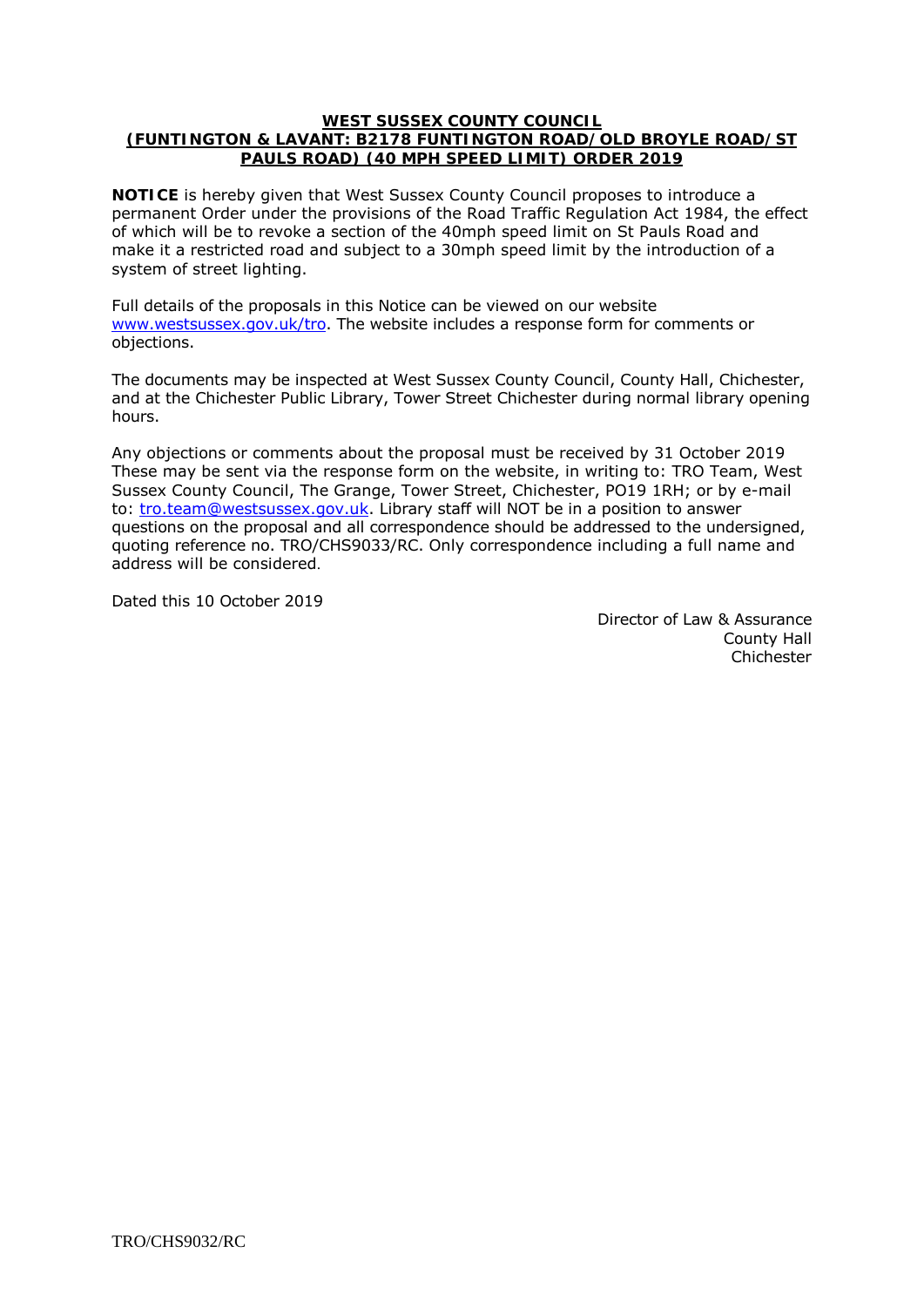### **WEST SUSSEX COUNTY COUNCIL (FUNTINGTON & LAVANT: B2178 FUNTINGTON ROAD/OLD BROYLE ROAD/ST PAULS ROAD) (40 MPH SPEED LIMIT) ORDER 2019**

## **Statement Of Reasons For Proposing To Make The Order**

The County Council in exercise of their powers under the Road Traffic Regulation Act 1984, propose to make a permanent Order the effect of which will be to revoke a section of the 40mph speed limit on St Pauls Road and make it a restricted road and subject to a 30mph speed limit by the introduction of a system of street lighting.

Planning permission was granted for the White House Farm residential development on land south of St Pauls Road. The current speed limit on St Pauls Road is 40mph. The Agreement for highway works associated with the development includes construction of a roundabout junction on St Pauls Road. It is proposed to introduce a system of street lighting to include the new roundabout.

The system of street lighting will give the section of St Pauls Road restricted road status. The roundabout junction will alter the characteristics of the road and is it proposed to revoke the existing length of 40mph speed limit Order so that the road will be subject to a 30mph speed limit.

This Order is proposed so as to avoid danger to persons or other traffic using the road or to prevent the likelihood of any such danger arising, and for facilitating the passage on the road of any class of traffic (including pedestrians)

Drawing CHS9033 Lavant St Pauls Road proposed speed limits (19.08.19) shows the length of road, which is the subject of the proposed order.

Director of Law & Assurance County Hall Chichester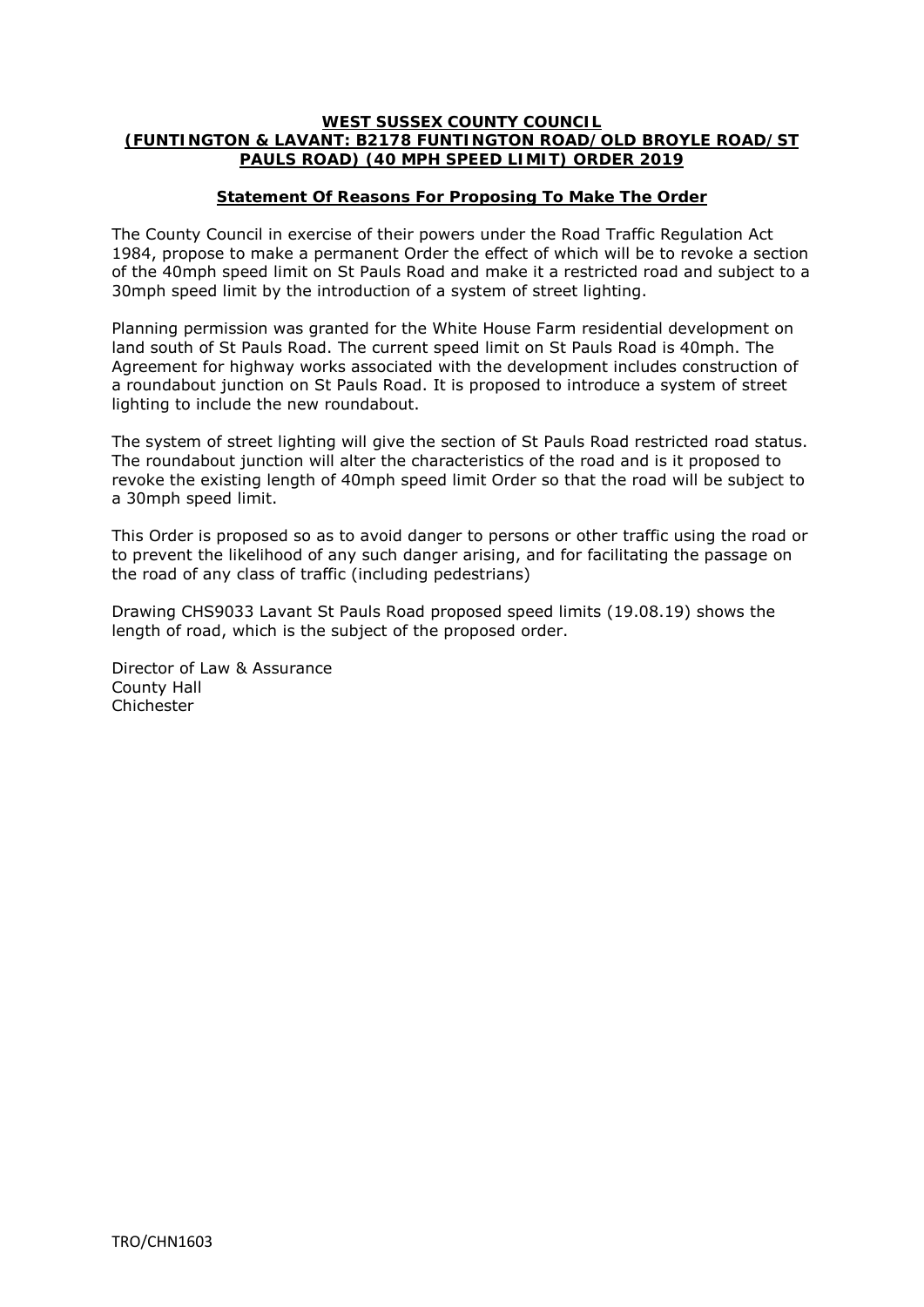#### **WEST SUSSEX COUNTY COUNCIL (FUNTINGTON & LAVANT: B2178 FUNTINGTON ROAD/OLD BROYLE ROAD/ST PAULS ROAD) (40 MPH SPEED LIMIT) ORDER 2019**

West Sussex County Council in exercise of their powers under Sections 82 and 84 (1) (a) of the Road Traffic Regulation Act 1984 ("the Act"), and Part IV of Schedule 9 of the Act and of all other enabling powers, and after consultation with the chief officer of police in accordance with Part III and Part IV of Schedule 9 to the Act hereby make the following Order:-

- 1. This Order shall come into operation on the X day of X 2019 and may be cited as "West Sussex County Council (Funtington & Lavant: B2178 Funtington Road/Old Broyle Road/St Pauls Road) (40 mph Speed Limit Order 2019"
- 2. This Order in the First Schedule to this Order is hereby revoked
- 3. No person shall drive any vehicle at a speed exceeding 40 miles per hour in the length of road specified in the Second Schedule to this Order.
- 4. Nothing in Paragraphs 3 shall apply to a vehicle being used by naval, military or air force purposes while being driven by a person for the timebeing subject to the orders of a member of the armed forces of the Crown on an occasion when –

(a) the person driving the vehicle is a member of the special forces as defined by the Road Traffic Exemptions (Special Forces) (Variation and Amendment) Regulations 2011; and

(b) the vehicle is being driven-

 (i) in response, or for practice in responding, to a national security emergency by a person who has been trained in driving vehicles at high speeds; or

(ii) for the purpose of training a person in driving vehicles at high speeds.

## **FIRST SCHEDULE Orders to be revoked**

## **Extent of revocation**

West Sussex County Council (Funtington Second Schedule & Lavant: B2178 Funtington Road/Old Broyle Road/St Pauls Road) (30mph & 40 mph Speed Limit Order 2015

## **SECOND SCHEDULE (40 mph Speed Limit)**

Length of road in the Parishes of Funtington & Lavant

Road/St Pauls Road Mouthey's Lane Crossroads,

B2178 Funtington Road/Old Broyle From a point 57 metres east of the Funtington eastwards and southwards to a point 316 metres south of Brandy Hole Lane, Lavant.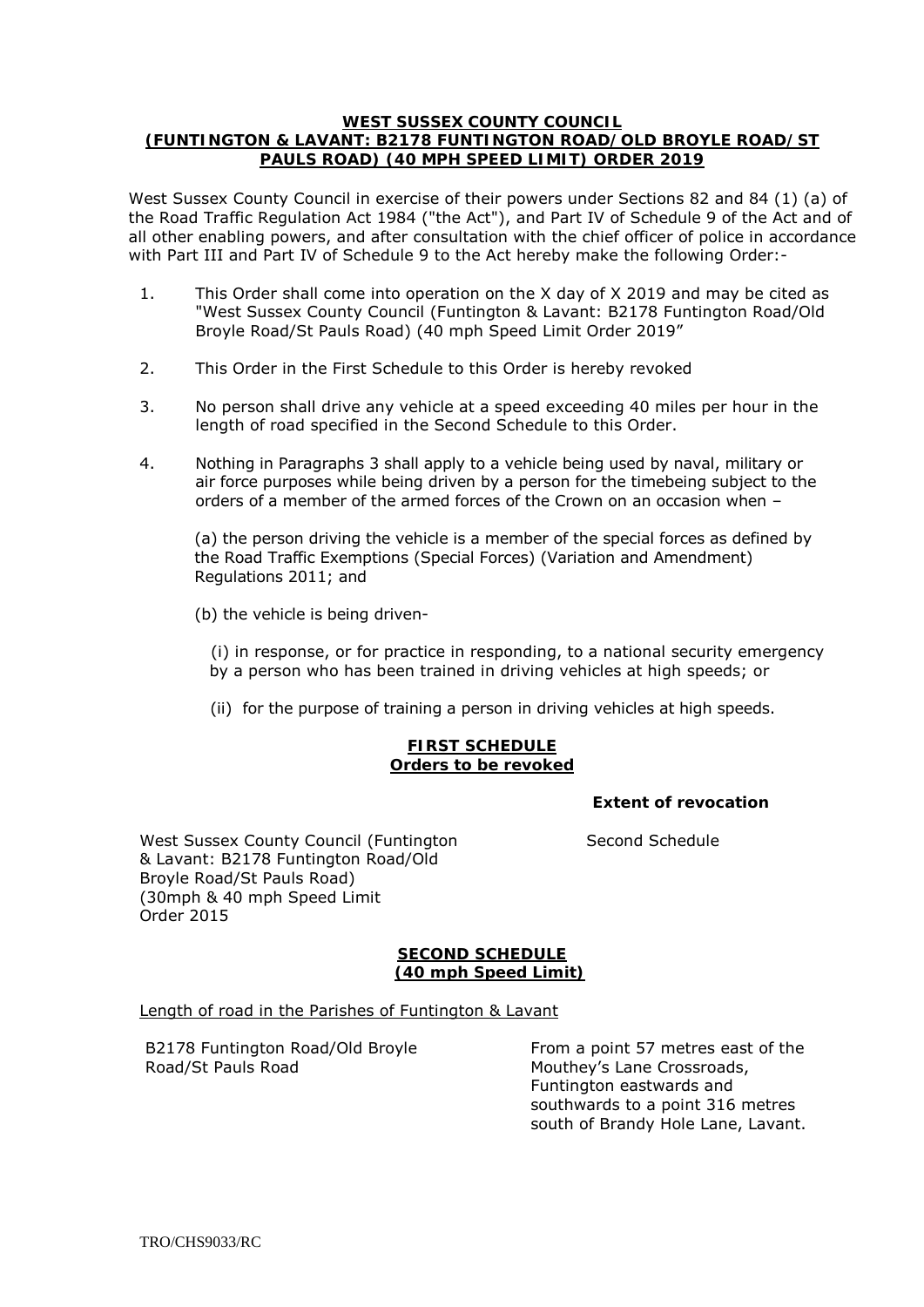| The COMMON SEAL of WEST SUSSEX<br>COUNTY COUNCIL was<br>affixed hereto the<br>day of<br>in the presence of: | )(L.S.) |
|-------------------------------------------------------------------------------------------------------------|---------|
| Authorised Signatory                                                                                        |         |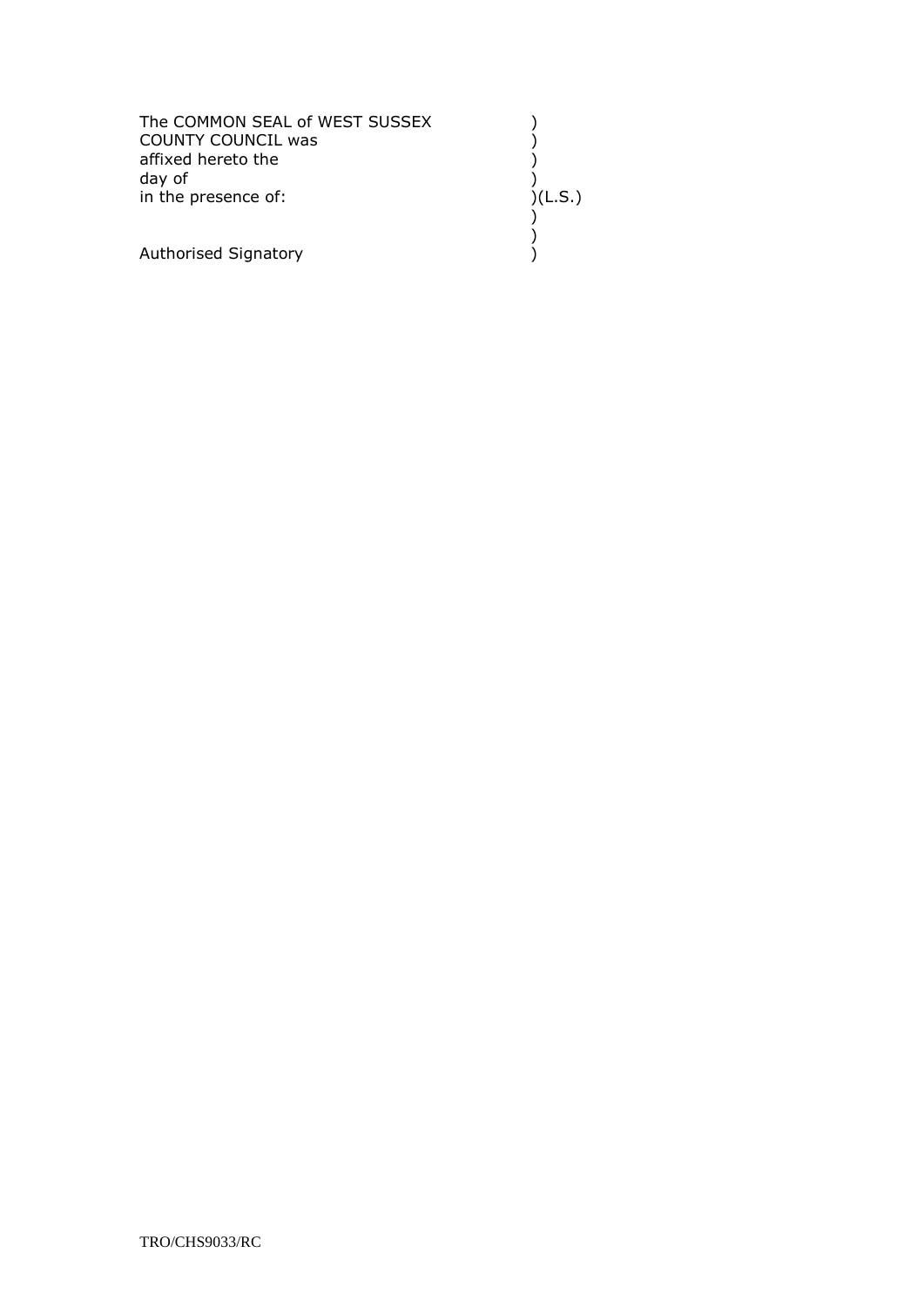